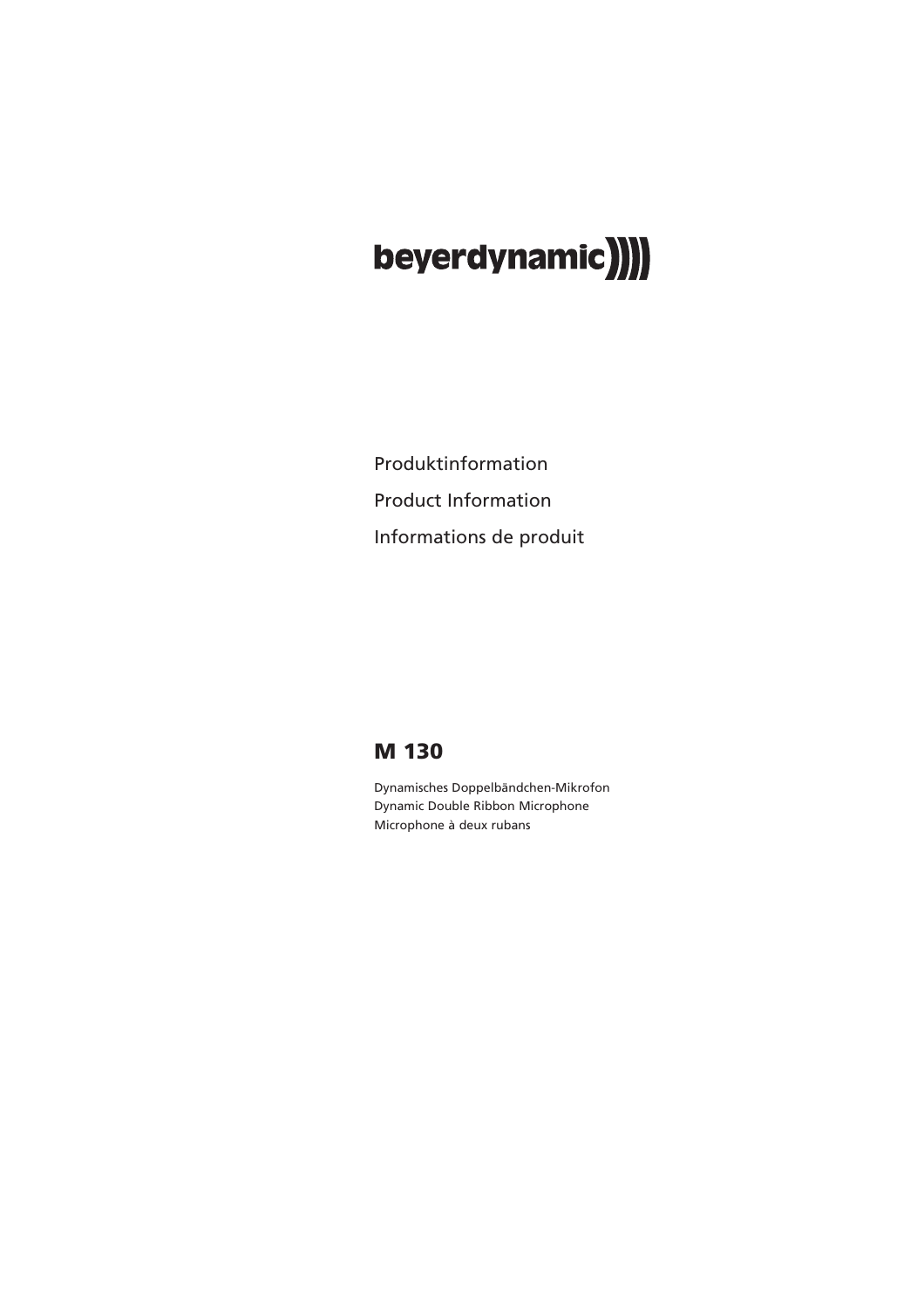**Sie haben sich** für das dynamische Doppelbändchenmikrofon M 130 von beyerdynamic entschieden. Vielen Dank für Ihr Vertrauen. Nehmen Sie sich bitte einige Minuten Zeit und lesen Sie diese Produktinformation vor Inbetriebnahme aufmerksam durch.

**Anwendungen Das M 130 eignet** sich für M/S-Stereofonie in Verbindung mit dem Doppelbändchenmikrofon M 160, zur Aufzeichnung von Dialogen und zur Einbeziehung des Publikums in das Übertragungsbild einer Bühnenveranstaltung. Durch die Doppelbändchentechnik besitzt das M 130 einen besonders linearen und resonanzfreien Frequenzgang.

#### **Anschluss**

**Das M 130 ist** mit einem 3-poligen XLR-Stecker ausgestattet. Sie können es an jeden Mikrofoneingang anschließen. Zur besseren Signalübertragung sollten Sie symmetrische Kabel verwenden. Erhältliche Kabel siehe "Zubehör optional".

### **Beschreibung**

**Die frequenzunabhängige Achtercharakteristik** unterdrückt Schall, der unter 90° bzw. 270° zur Mikrofoneinsprache einfällt, um mehr als 30 dB.

### **Pflege**

**Zum Reinigen von** Mikrofonschaft und Mikrofonkorb nehmen Sie ein feuchtes, weiches Tuch. Bei Bedarf können Sie ein mildes Reinigungsmittel (z.B. Geschirrspülmittel) verwenden, auf keinen Fall jedoch lösemittelhaltige Reiniger. Achten Sie darauf, daß keine Flüssigkeit in den Mikrofonkopf läuft.

### **Service**

**Im Servicefall wenden** Sie sich bitte an autorisiertes Fachpersonal. Öffnen Sie das Mikrofon auf keinen Fall selbst, Sie könnten sonst alle Garantieansprüche verlieren.

## **Version**

**Kabel**

| Bez.  |                                           |
|-------|-------------------------------------------|
| M 130 | Dyn. Doppelbändchenmikrofon,              |
|       | Acht, inkl. Mikrofonklammer MKV 8 129.534 |

### **Zubehör optional**

| navel                |                                           |
|----------------------|-------------------------------------------|
| <b>BMC 05 FM BLK</b> | Standard-Mikrofonkabel XLR-XLR,           |
|                      |                                           |
| <b>BMC 10 FM BLK</b> | Standard-Mikrofonkabel XLR-XLR,           |
|                      |                                           |
| <b>Stative</b>       |                                           |
| GST 400              | Mikrofonstativ, 3/8", Höhe 0,90 - 1,65 m, |
|                      | mit Schwenkarm G 400. 421.308             |
| GST 500              | Mikrofonstativ, 3/8", Höhe 0,85 - 1,60 m, |
|                      | mit ausziehbarem Schwenkarm G 500 406.252 |
| Windschutz           |                                           |
| <b>WS 260</b>        | Windschutz, Farbe: anthrazit 111.309      |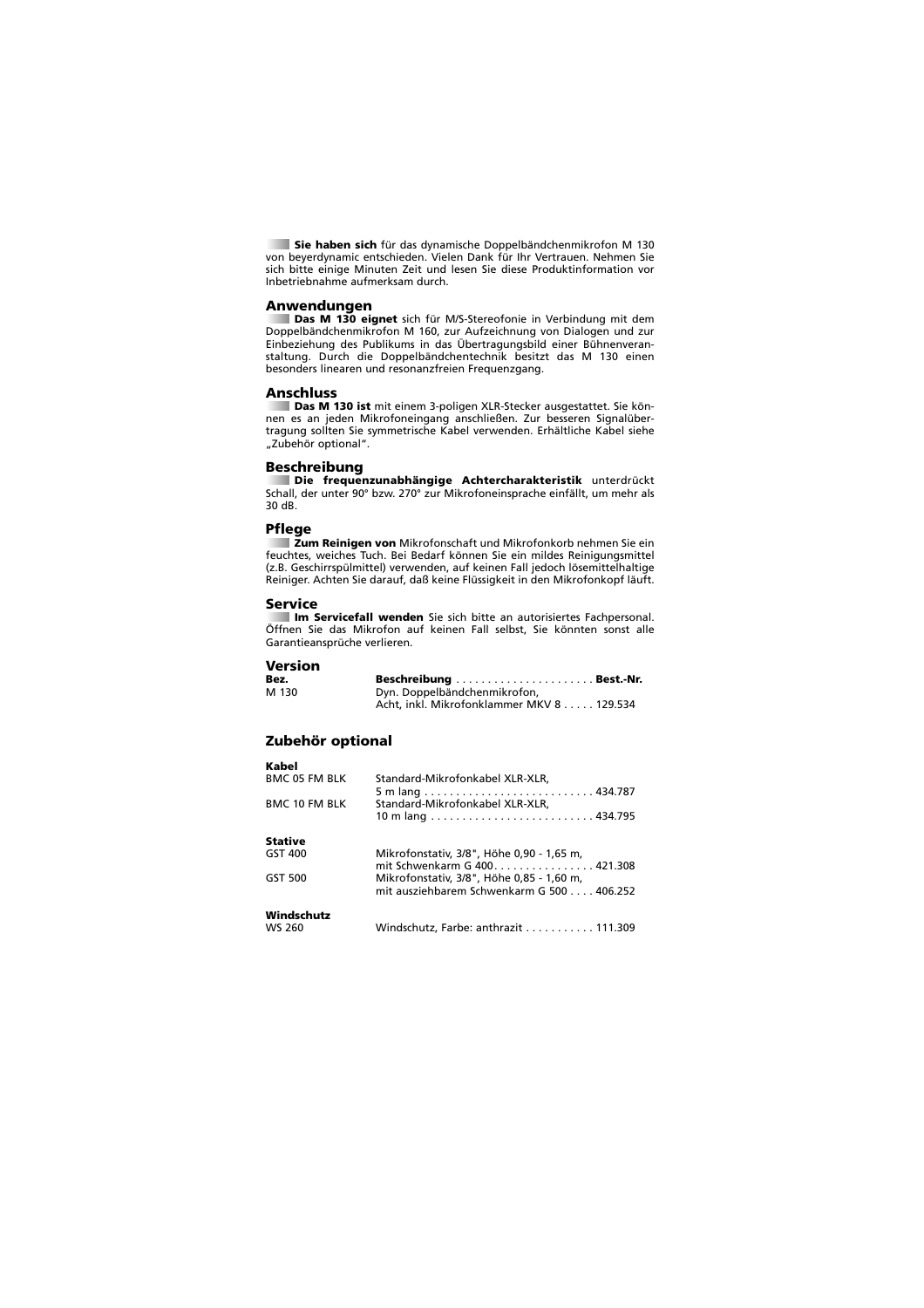### **Technische Daten**

| ArbeitsprinzipDruckgradientenempfänger                        |
|---------------------------------------------------------------|
|                                                               |
| Richtungsmaß bei 90° $\dots\dots\dots\dots\dots\dots$ > 30 dB |
|                                                               |
| Feldleerlaufübertragungsfaktor 1,0 mV/Pa = -60 dBV            |
| Nennimpedanz200 $\Omega$                                      |
| Nennabschlussimpedanz $\geq 1$ k $\Omega$                     |
|                                                               |
|                                                               |
| Oberfläche  Schaft: Mattschwarz verchromt                     |
| Kopf: Verchromt                                               |
|                                                               |
| Gewicht ohne Kabel150 q                                       |
|                                                               |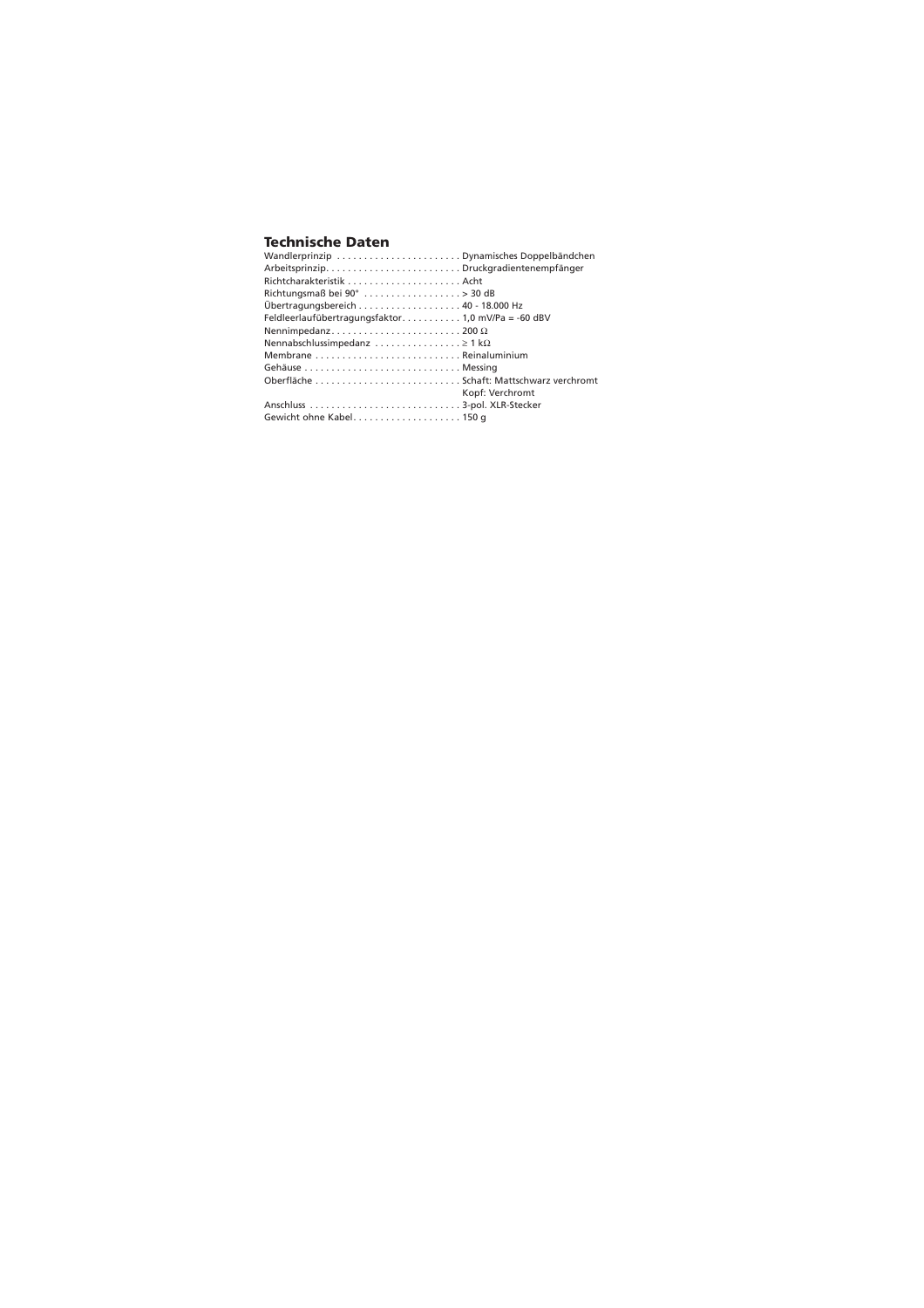**Thank you for** selecting the M 130 double ribbon microphone. Please take some time to read carefully through this product information before setting up the equipment.

### **Applications**

**Together with the** M 160 the M 130 is ideal for creating an authentic stereo image through the use of the M-S (Mid-Side) technique. Alone, the M 130 allows the recording of background audience noise and concert hall "ambience" without unwanted resonances. The M 130's unique double ribbon element has superb transient response, creating a highly detailed sound with unequalled accuracy and transparency

### **Connection**

**The M 130 is** equipped with a 3-pin XLR-plug. The microphone can be connected to any microphone input. For best results we recommend the use of balanced microphone cables. For available cables refer to the section "Optional Accessories".

### **Description**

**The bidirectional figure** eight polar pattern effectively suppresses unwanted interference from the sides. Attenuation at 90° or 270° exceeds 30 dB.

### **Maintenance**

**Use a soft**, damp cloth for cleaning the M 130 microphone. If necessary, you can use a gentle cleansing agent (such as washing-up liquid). Make sure not to allow any water to enter the transducer element and never use any solvent cleansers.

### **Service**

**Servicing must be** carried out by qualified service personnel only. Dismantling the microphone yourself will render the guarantee null and void.

## **Version**

**Cables**

| Model |                                                                      |
|-------|----------------------------------------------------------------------|
| M 130 | Dynamic double ribbon microphone,                                    |
|       | figure eight, incl. MKV 8                                            |
|       | microphone clamp $\ldots \ldots \ldots \ldots \ldots \ldots$ 129.534 |

### **Optional Accessories**

| Capita               |                                                  |
|----------------------|--------------------------------------------------|
| <b>BMC 05 FM BLK</b> | Standard microphone cable XLR-XLR,               |
| <b>BMC 10 FM BLK</b> | Standard microphone cable XLR-XLR,               |
| Stand                |                                                  |
| GST 400              | Microphone stand, 3/8",<br>height 0.90 - 1.65 m, |
|                      |                                                  |
| GST 500              | Microphone stand, 3/8",<br>height 0.85 - 1.60 m, |
|                      | with telescopic G 500 boom 406.252               |
| <b>Wind Shield</b>   |                                                  |
| <b>WS 260</b>        | Wind shield, colour: charcoal-grey 111.309       |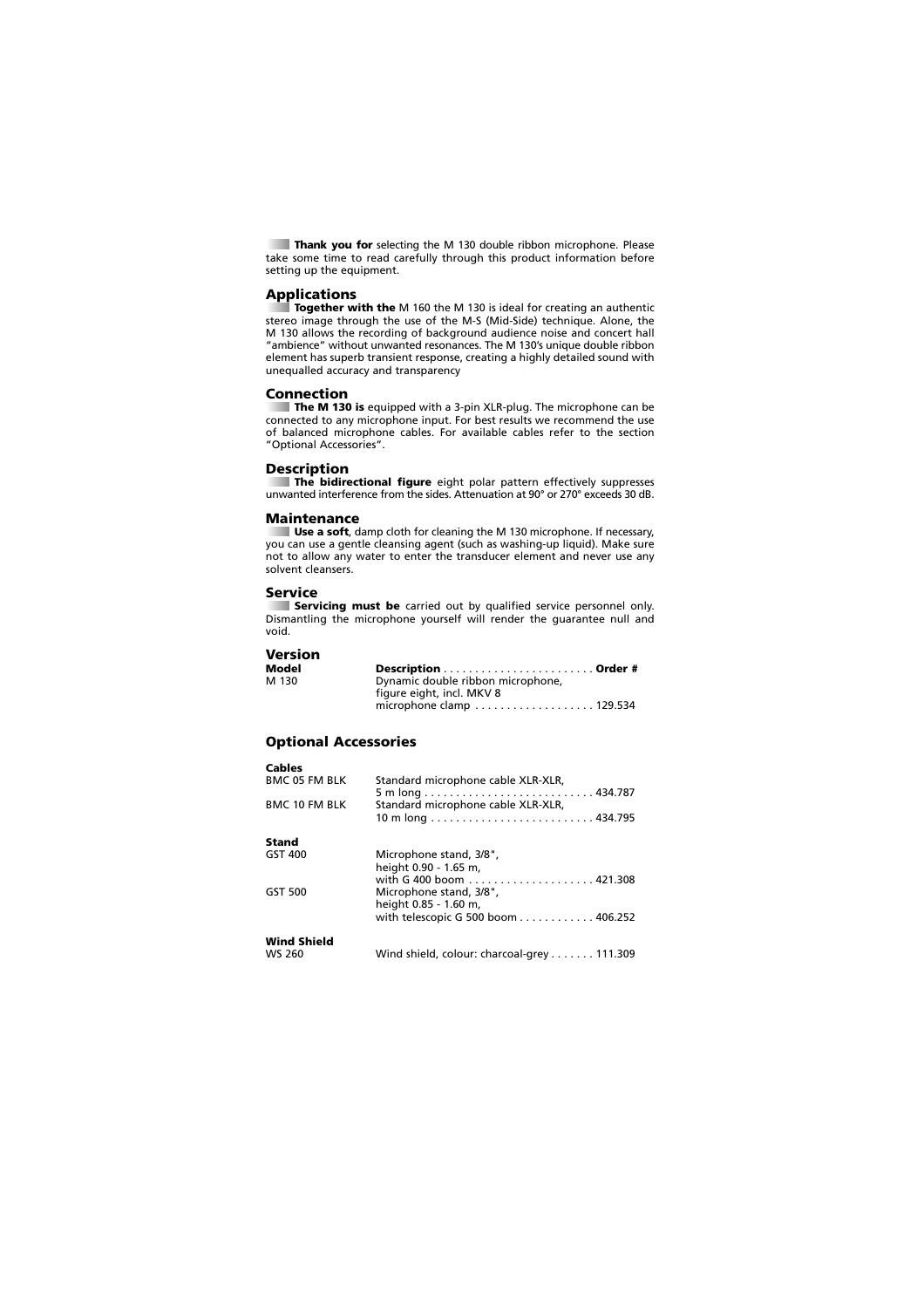### **Technical Specifications**

| Operating principle  Pressure gradient                          |                      |
|-----------------------------------------------------------------|----------------------|
|                                                                 |                      |
| Side attenuation at $90^\circ$ > 30 dB                          |                      |
|                                                                 |                      |
|                                                                 |                      |
| Nominal impedance $\dots\dots\dots\dots\dots\dots$ 200 $\Omega$ |                      |
|                                                                 |                      |
|                                                                 |                      |
| Case Brass                                                      |                      |
|                                                                 |                      |
|                                                                 | Capsule: Chrome mesh |
|                                                                 |                      |
| Weight without cable  150 g                                     |                      |
|                                                                 |                      |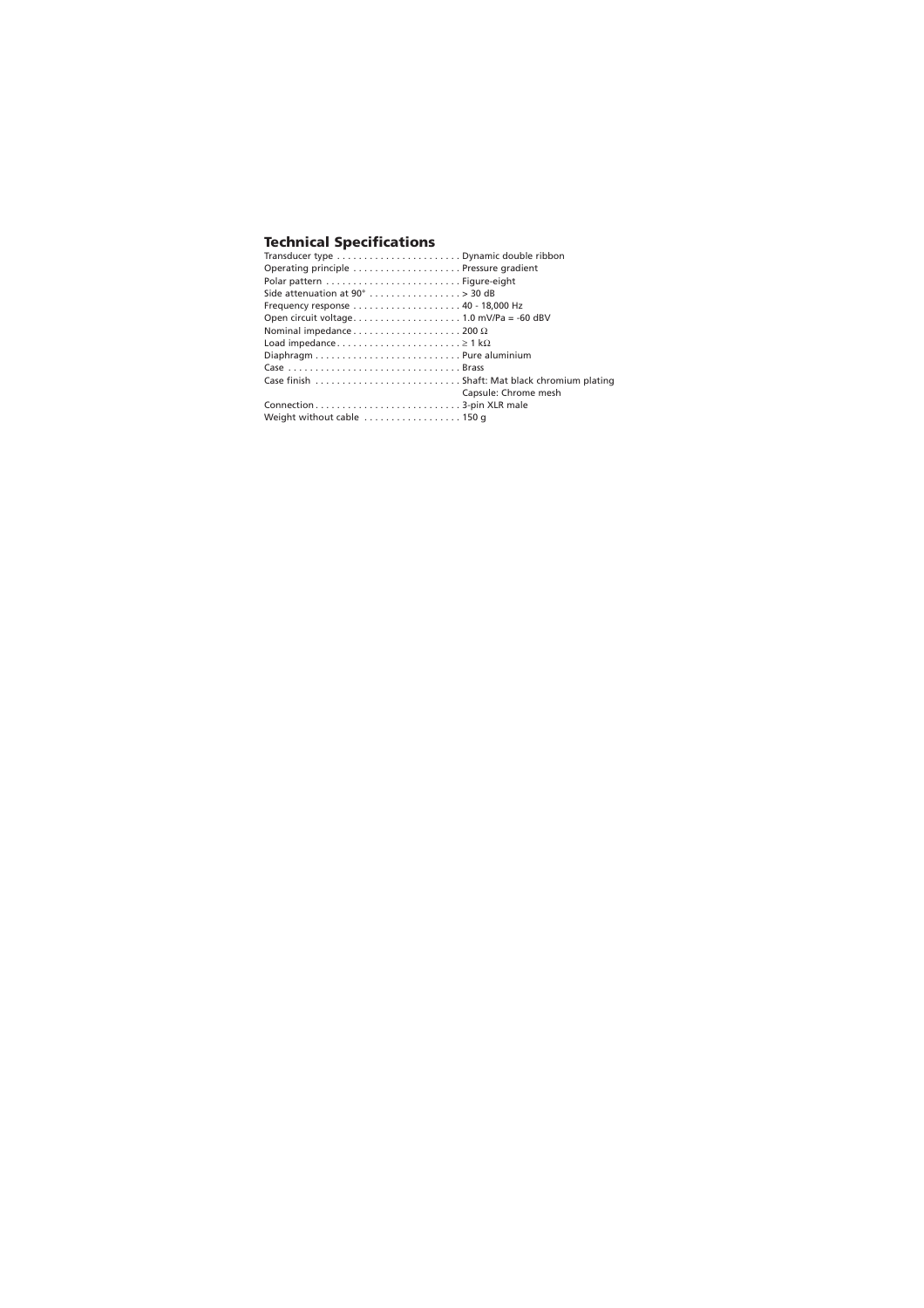**Nous vous félicitions** pour l'achat du microphone dynamique à deux rubans M 130 de beyerdynamic et vous remercions de votre confiance. Veuillez lire attentivement ces informations produit avant la mise en marche du microphone.

### **Applications**

**Le M 130 est** idéal pour la stéréophonie M/S en association avec le microphone à double ruban M 160 pour l'enregistrement de dialogues et l'intégration du public dans l'image de transmission d'une manifestation théâtrale. Le M 130 est doté d'une réponse fréquentielle linéaire et sans résonance grâce à la technique double ruban.

#### **Branchement**

**Le M 130 est** muni d'un connecteur XLR à 3 broches permettant la connexion à n'importe quel type d'entrée de microphone. Veuillez utiliser des câbles symétriques afin d'optimiser la transmission des signaux. Voir «Accessoires en option» pour la gamme des câbles disponibles.

### **Description**

**La caractéristique en** huit indépendante de la fréquence supprime le son, qui a une incidence inférieure à 90° ou 270° sur la relation de la directivité, de plus de 30 dB.

#### **Entretien**

**Utilisez un tissu** doux humidifié pour nettoyer le corps et la grille de protection du microphone. Si nécessaire, vous pouvez ajouter un produit vaisselle, mais n'utilisez jamais des dissolvants; veillez à ce que toute pénétration de l'eau dans le transducteur du microphone soit évitée.

### **Service après-vente**

**En cas de** nécessité veuillez vous adresser à un technicien beyerdynamic autorisé. N'ouvrez jamais le microphone, vous risquerez sinon de perdre vos droits de garantie.

### **Version**

| Mod.  |                                     |
|-------|-------------------------------------|
| M 130 | Microphone à double ruban           |
|       | dynamique en huit, pince microphone |
|       |                                     |

### **Accessoires en option**

| Câbles de branchement     |                                        |
|---------------------------|----------------------------------------|
| <b>BMC 05 FM BLK</b>      | Câble de microphone standard,          |
|                           | XLR-XLR, longueur: 5 m 434.787         |
| <b>BMC 10 FM BLK</b>      | Câble de microphone standard,          |
|                           | XLR-XLR, longueur: 10 m 434.795        |
| Pieds de sol              |                                        |
| GST 400                   | Pied de sol, 3/8",                     |
|                           | hauteur: 0,90 - 1,65 m,                |
|                           | avec perche G 400421.308               |
| GST 500                   | Pied de sol, 3/8",                     |
|                           | hauteur: 0.85 - 1.60 m.                |
|                           | avec perche télescopique G 500 406.252 |
| <b>Bonnette anti-vent</b> |                                        |
| WS 260                    | Bonnette anti-vent, anthracite 111.309 |
|                           |                                        |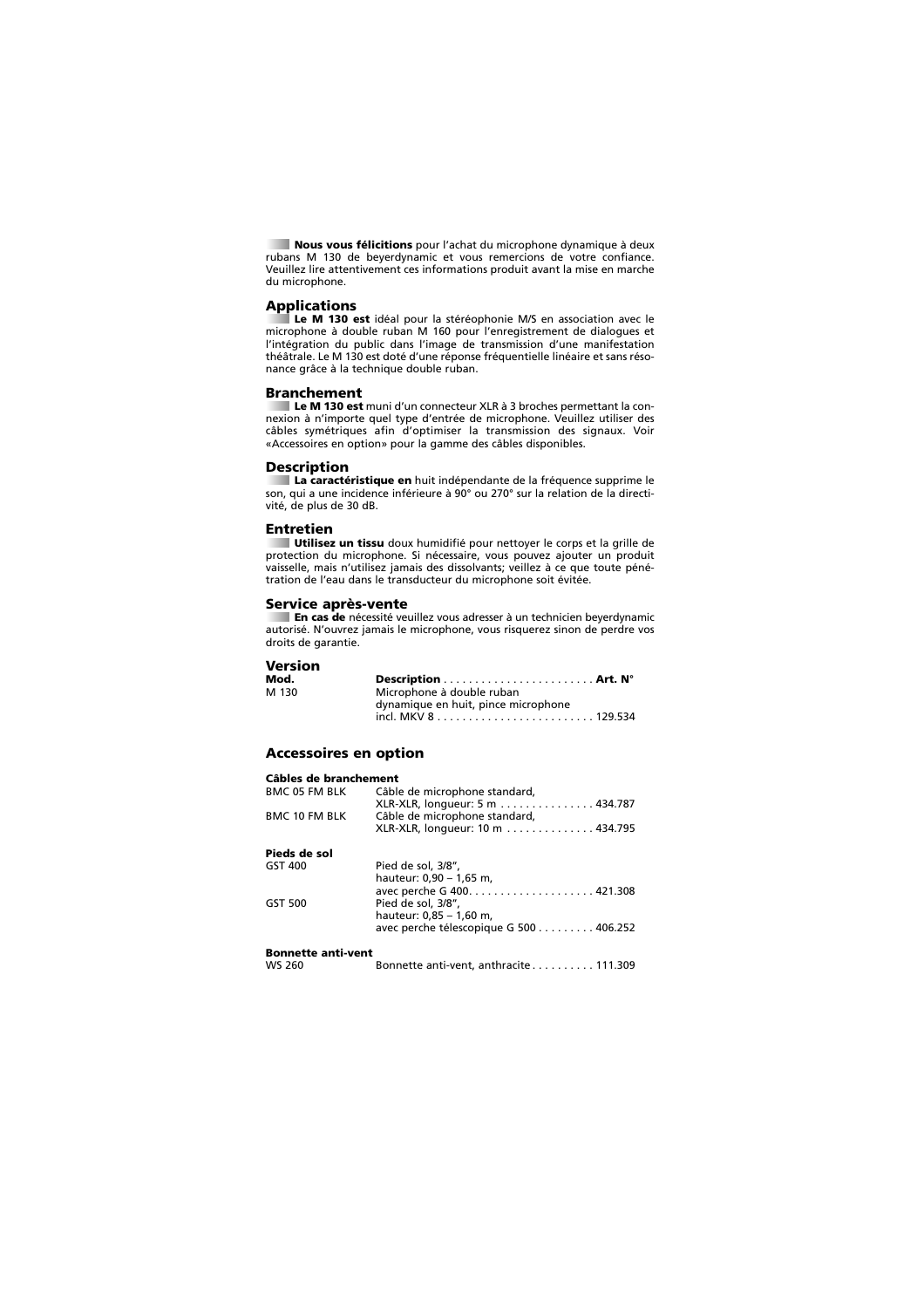## **Spécifications techniques** Type de transducteur . . . . . . . . . . . . . . . . . . . Dynamique

| Iype de transducteur $\ldots \ldots \ldots \ldots \ldots$ . Dynamique |              |
|-----------------------------------------------------------------------|--------------|
|                                                                       |              |
| DirectivitéHuit                                                       |              |
| Atténuation à 90° (1 kHz)  > 30 dB                                    |              |
| Bande passante  40 à 18 000 Hz                                        |              |
| Efficacité en champs libre 1,0 mV/Pa = -60 dBV (réf. 1 kHz)           |              |
| Impédance nominale $\dots\dots\dots\dots\dots\dots$ 200 $\Omega$      |              |
| Impédance de charge min $\geq 1$ k $\Omega$                           |              |
|                                                                       |              |
|                                                                       |              |
|                                                                       |              |
|                                                                       | Tête: Chromé |
| Connecteur XLR 3 broches                                              |              |
|                                                                       |              |
|                                                                       |              |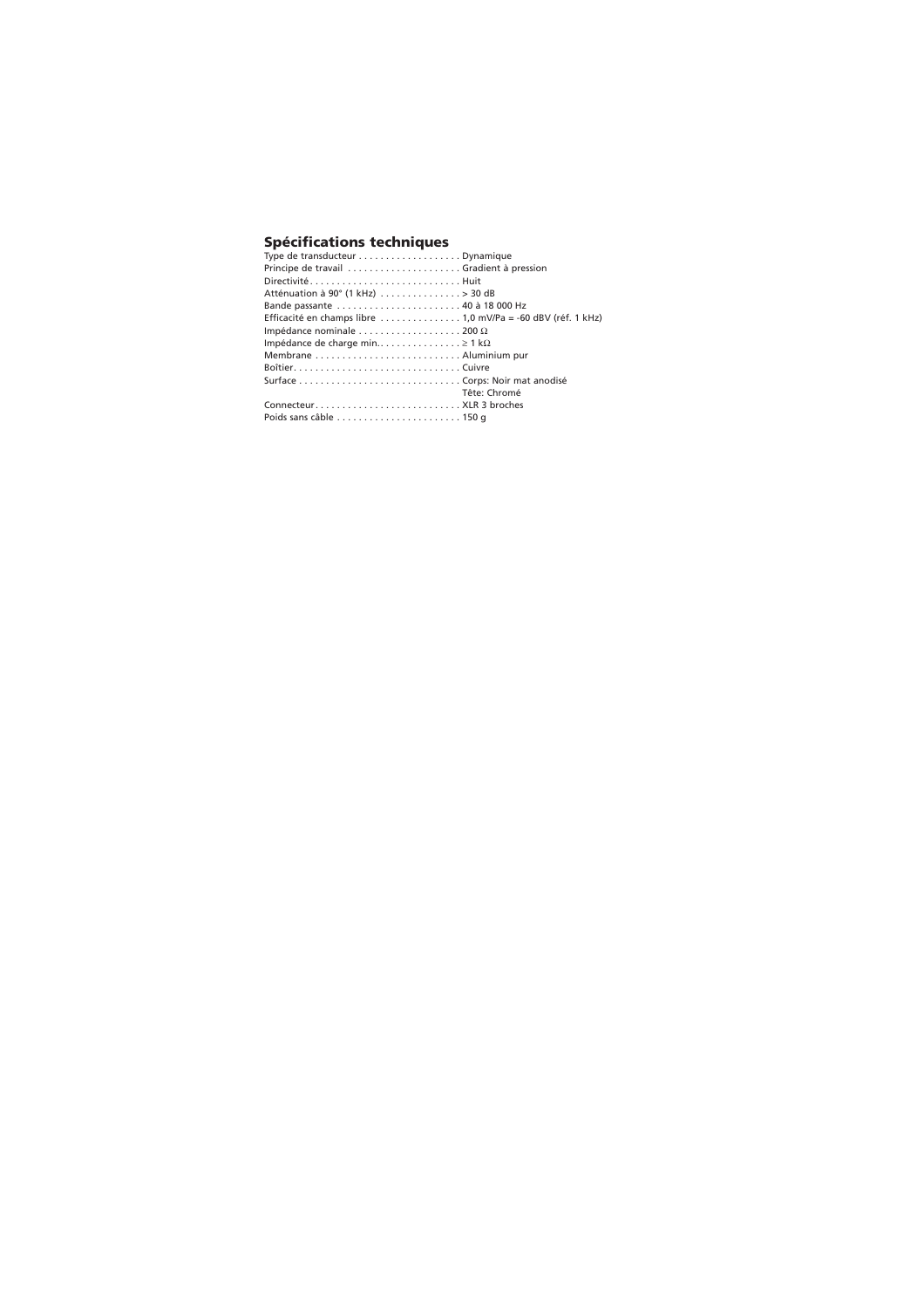**Frequenzgang / Frequency Response Curve / Courbe de fréquence**

|          | $0 dB \triangleq 1.0$ mV/Pa<br>± 2,5 dB |                |  |  |  |  |             |  |  |  |  | M 130 |      |  |  |  |      |  |  |  |       |  |          |  |  |      |                |  |
|----------|-----------------------------------------|----------------|--|--|--|--|-------------|--|--|--|--|-------|------|--|--|--|------|--|--|--|-------|--|----------|--|--|------|----------------|--|
| $+16$    |                                         |                |  |  |  |  |             |  |  |  |  |       |      |  |  |  |      |  |  |  |       |  |          |  |  |      |                |  |
| $+8$     |                                         |                |  |  |  |  |             |  |  |  |  |       |      |  |  |  |      |  |  |  |       |  |          |  |  |      |                |  |
| OdB      |                                         |                |  |  |  |  |             |  |  |  |  |       |      |  |  |  |      |  |  |  |       |  |          |  |  |      | O <sup>o</sup> |  |
| .8       |                                         | Messabstand 1m |  |  |  |  |             |  |  |  |  |       |      |  |  |  |      |  |  |  |       |  |          |  |  | 180° |                |  |
| $-16$    |                                         |                |  |  |  |  |             |  |  |  |  |       |      |  |  |  |      |  |  |  |       |  |          |  |  |      |                |  |
| 20<br>50 |                                         | 100<br>200     |  |  |  |  | 500<br>1000 |  |  |  |  |       | 2000 |  |  |  | 5000 |  |  |  | 10000 |  | 20000 Hz |  |  |      |                |  |

### **Schaltbild / Wiring Diagram / Diagramme de câblage**



### **Richtdiagramm / Polar Pattern / Directivité**